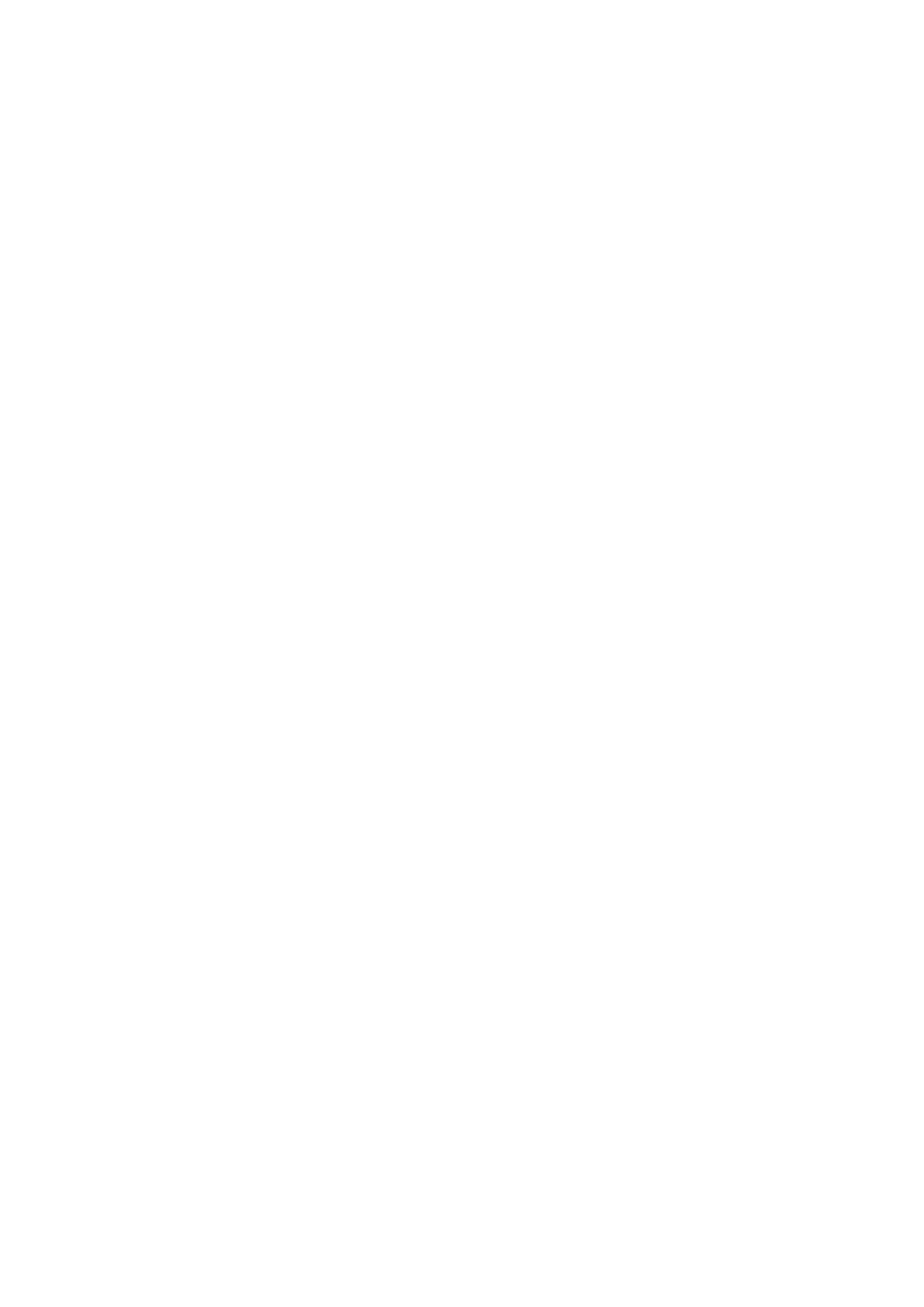| 1 Main Page                                                                                                                                                                                                                    | 1              |
|--------------------------------------------------------------------------------------------------------------------------------------------------------------------------------------------------------------------------------|----------------|
|                                                                                                                                                                                                                                | 1              |
| <b>2 Data Structure Index</b>                                                                                                                                                                                                  | 3              |
|                                                                                                                                                                                                                                | 3              |
| <b>3 File Index</b>                                                                                                                                                                                                            | 5              |
|                                                                                                                                                                                                                                | 5              |
| <b>4 Data Structure Documentation</b>                                                                                                                                                                                          | 7              |
|                                                                                                                                                                                                                                | $\overline{7}$ |
|                                                                                                                                                                                                                                | 8              |
| <b>5 File Documentation</b>                                                                                                                                                                                                    | 9              |
|                                                                                                                                                                                                                                | 9              |
|                                                                                                                                                                                                                                | 10             |
|                                                                                                                                                                                                                                | 10             |
|                                                                                                                                                                                                                                | 10             |
|                                                                                                                                                                                                                                | 11             |
| 5.1.3 Function Documentation (1) and (1) and (1) and (1) and (1) and (1) and (1) and (1) and (1) and (1) and (1) and (1) and (1) and (1) and (1) and (1) and (1) and (1) and (1) and (1) and (1) and (1) and (1) and (1) and ( | 11             |
|                                                                                                                                                                                                                                | -11            |
|                                                                                                                                                                                                                                | 11             |

**i**

**[Index](#page-16-0) 13**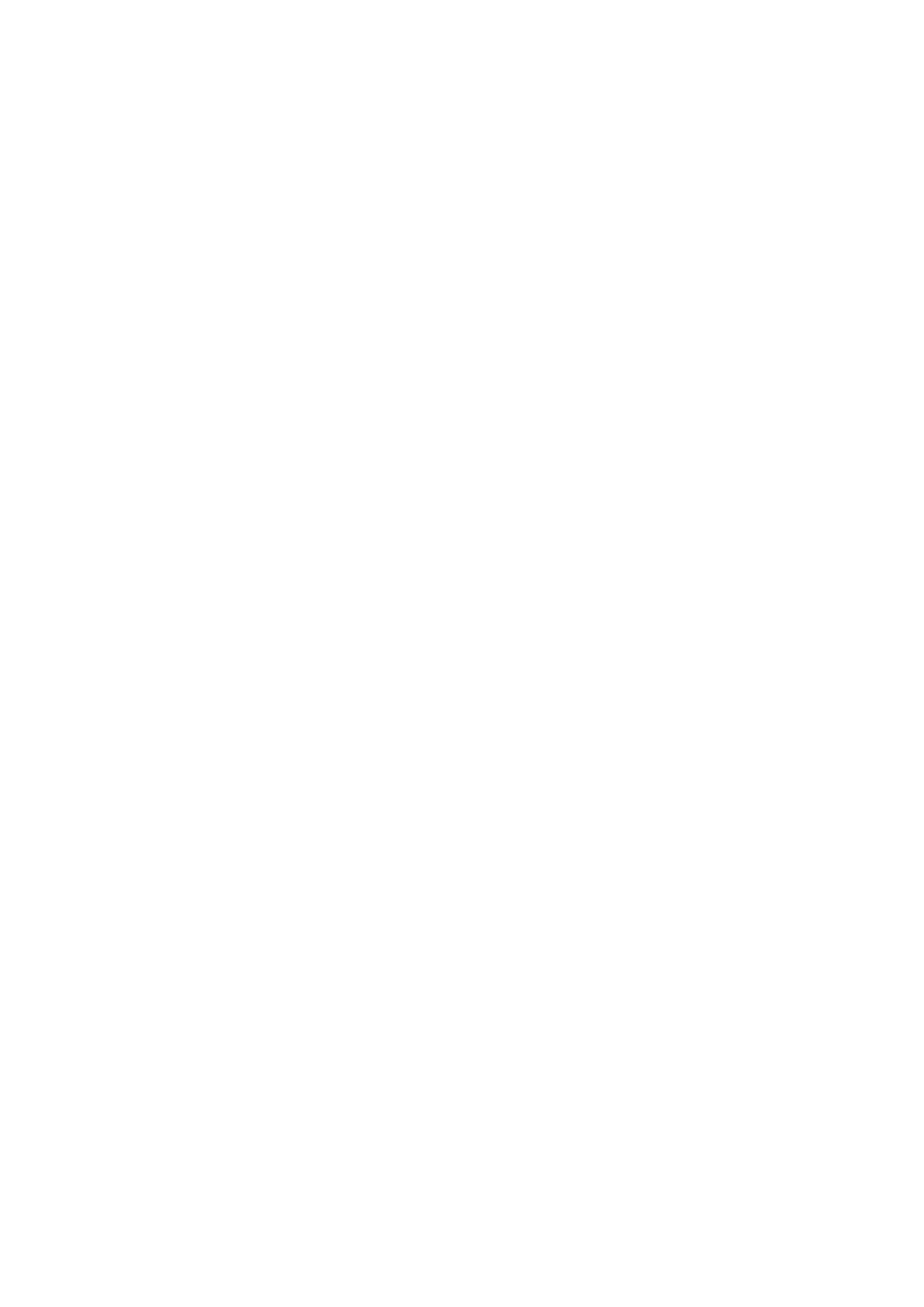## <span id="page-4-0"></span>**Main Page**

### <span id="page-4-1"></span>**1.1 Introduction**

VirtualPG is an open source library implementing a Virtual Table extension to SQLite allowing to establish a connection to an external PostgreSQL/PostGIS Table or View.

Such a Virtual Table can then be handled using the usual SQLite's onw SQL dialect (SELECT / INSERT / UPDATE / DELETE), more or less exactly as if it was a native Table.

Building and installing VirtualPG is straightforward:

./configure make make install

Linking VirtualPG to your own code is usually simple:

gcc my\_program.c -o my\_program -lvirtualpg -lsqlite3

On some systems you may have to provide a slightly more complex arrangement:

```
gcc -I/usr/local/include my_program.c -o my_program \
-L/usr/local/lib -lvirtualpg -lsqlite3
```
#### **Note**

VirtualPG obviously depends on **libpq** (the PostgreSQL own client library), but directly linking libpq (**-lpq**) isn't strictly required because VirtualPG can be initialized in such a way so to rely upon late binding instead of hard linking.

Please read the Tutorial for more detailed informations about this specific topic.

VirtualPG also provides pkg-config support, so you can also do:

gcc -I/usr/local/include my\_program.c -o my\_program 'pkg-config --libs virtualpg'-lsqlite3

VirtualPG is licensed under the MPL tri-license terms: you are free to choose the best-fit license between:

- the MPL 1.1
- the GPL v2.0 or any subsequent version
- the LGPL v2.1 or any subsequent version

Enjoy, and happy coding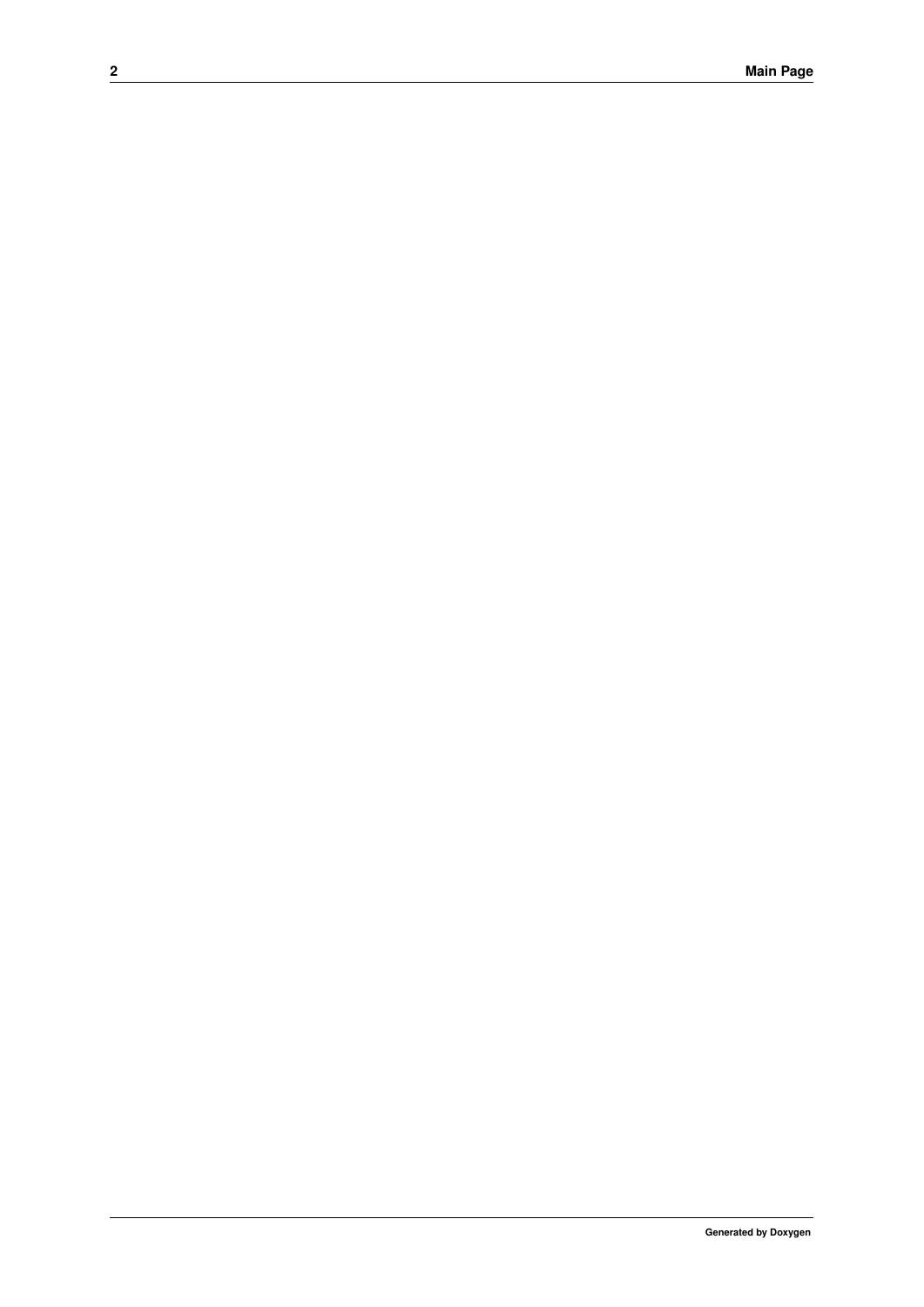# <span id="page-6-0"></span>**Data Structure Index**

## <span id="page-6-1"></span>**2.1 Data Structures**

Here are the data structures with brief descriptions:

### [virtualPQstruct](#page-10-1)

Virtualized libPQ methods . . . . . . . . . . . . . . . . . . . . . . . . . . . . . . . . . . . . [7](#page-10-1)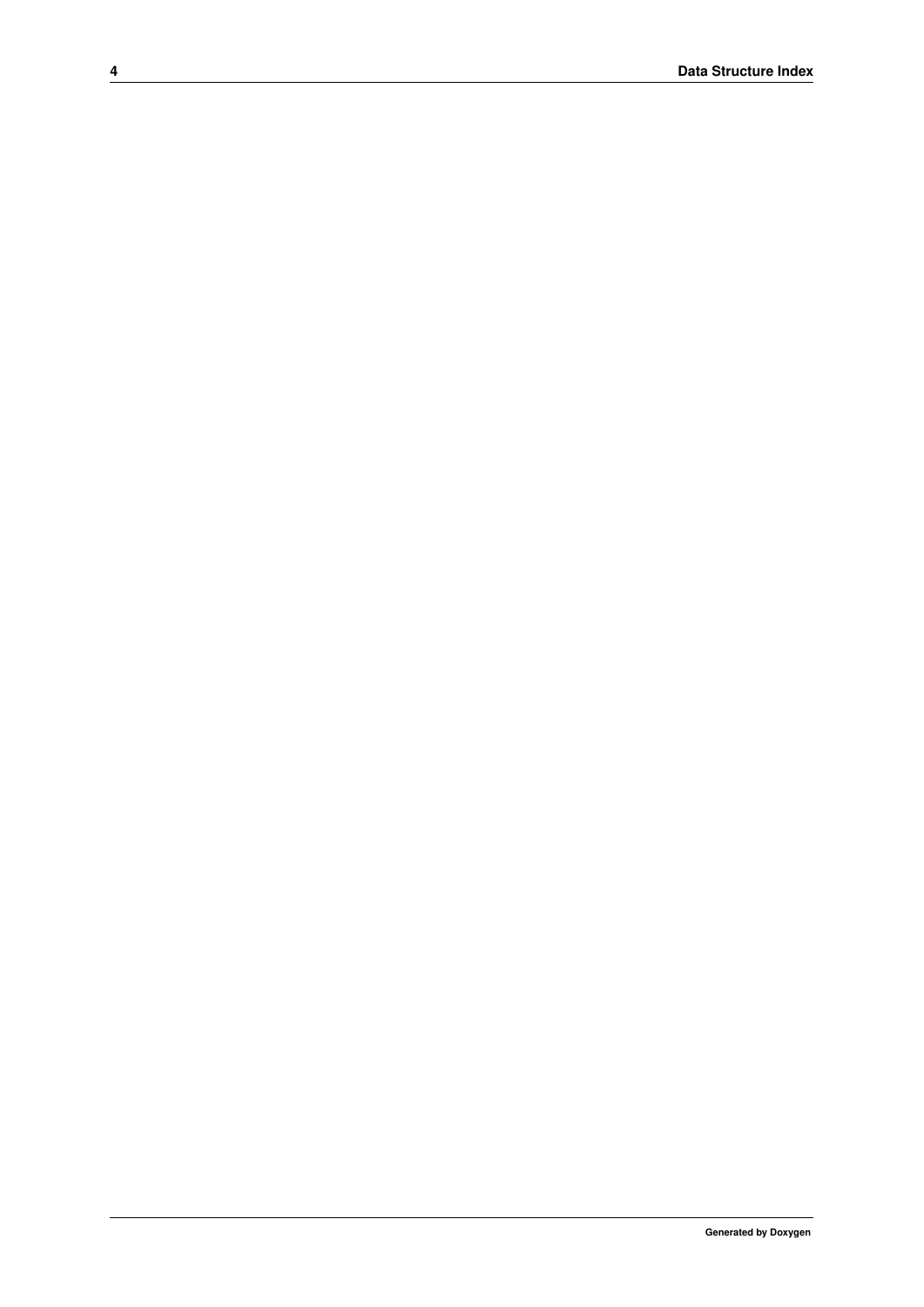# <span id="page-8-0"></span>**File Index**

### <span id="page-8-1"></span>**3.1 File List**

Here is a list of all documented files with brief descriptions:

### [virtualpg.h](#page-12-1)

Function declarations and constants for VirtualPG library . . . . . . . . . . . . . . . . . . . . [9](#page-12-1)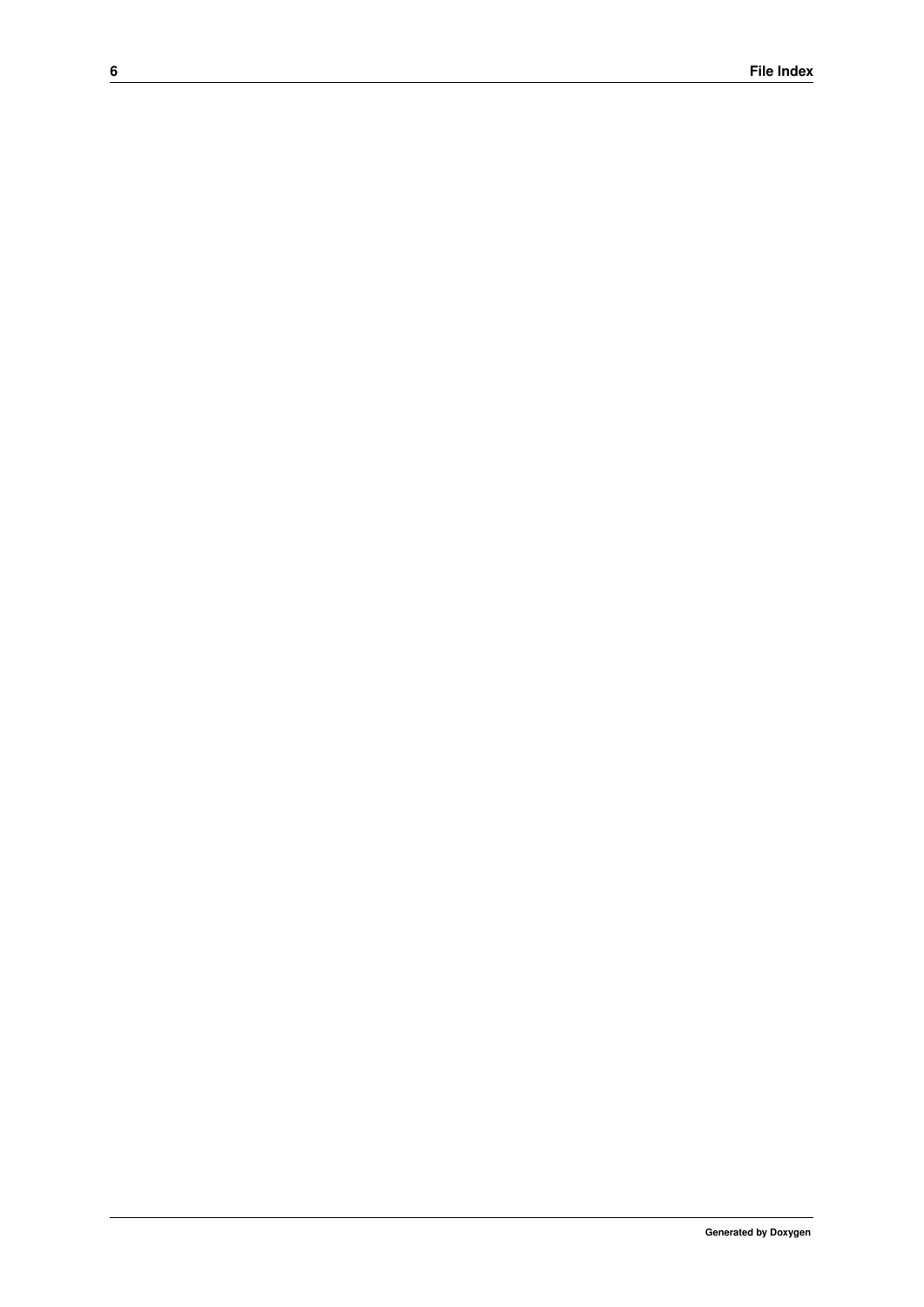# <span id="page-10-14"></span><span id="page-10-0"></span>**Data Structure Documentation**

## <span id="page-10-1"></span>**4.1 virtualPQstruct Struct Reference**

### virtualized libPQ methods

#include <virtualpg.h>

### **Data Fields**

- <span id="page-10-2"></span>• void(∗ [PQclear](#page-10-2) )(PGresult ∗res)
	- *pointer to PQclear*
- <span id="page-10-3"></span>• PGconn ∗(∗ [PQconnectdb](#page-10-3) )(const char ∗conninfo)

*pointer to PQconnectdb*

- <span id="page-10-4"></span>• char ∗(∗ [PQerrorMessage](#page-10-4) )(const PGconn ∗conn)
	- *pointer to PQerrorMessage*
- <span id="page-10-5"></span>• PGresult ∗(∗ [PQexec](#page-10-5) )(PGconn ∗conn, const char ∗command)
	- *pointer to PQexec*
- <span id="page-10-6"></span>• void(∗ [PQfinish](#page-10-6) )(PGconn ∗conn)
	- *pointer to PQfinish*
- <span id="page-10-7"></span>• int(∗ [PQgetisnull](#page-10-7) )(const PGresult ∗res, int row\_number, int column\_number) *pointer to PQgetisnull*
- <span id="page-10-8"></span>• char \*(\* [PQgetvalue](#page-10-8) )(const PGresult \*res, int row\_number, int column\_number)

*pointer to PQgetvalue*

<span id="page-10-9"></span>• int(∗ [PQlibVersion](#page-10-9) )(void)

*pointer to PQlibVersion*

<span id="page-10-10"></span>• int(∗ [PQnfields](#page-10-10) )(const PGresult ∗res)

*pointer to PQnfields*

<span id="page-10-11"></span>• int(∗ [PQntuples](#page-10-11) )(const PGresult ∗res)

*pointer to PQntuples*

- <span id="page-10-12"></span>• ExecStatusType(∗ [PQresultStatus](#page-10-12) )(const PGresult ∗res) *pointer to PQresultStatus*
- <span id="page-10-13"></span>• ConnStatusType(∗ [PQstatus](#page-10-13) )(const PGconn ∗conn) *pointer to PQstatus*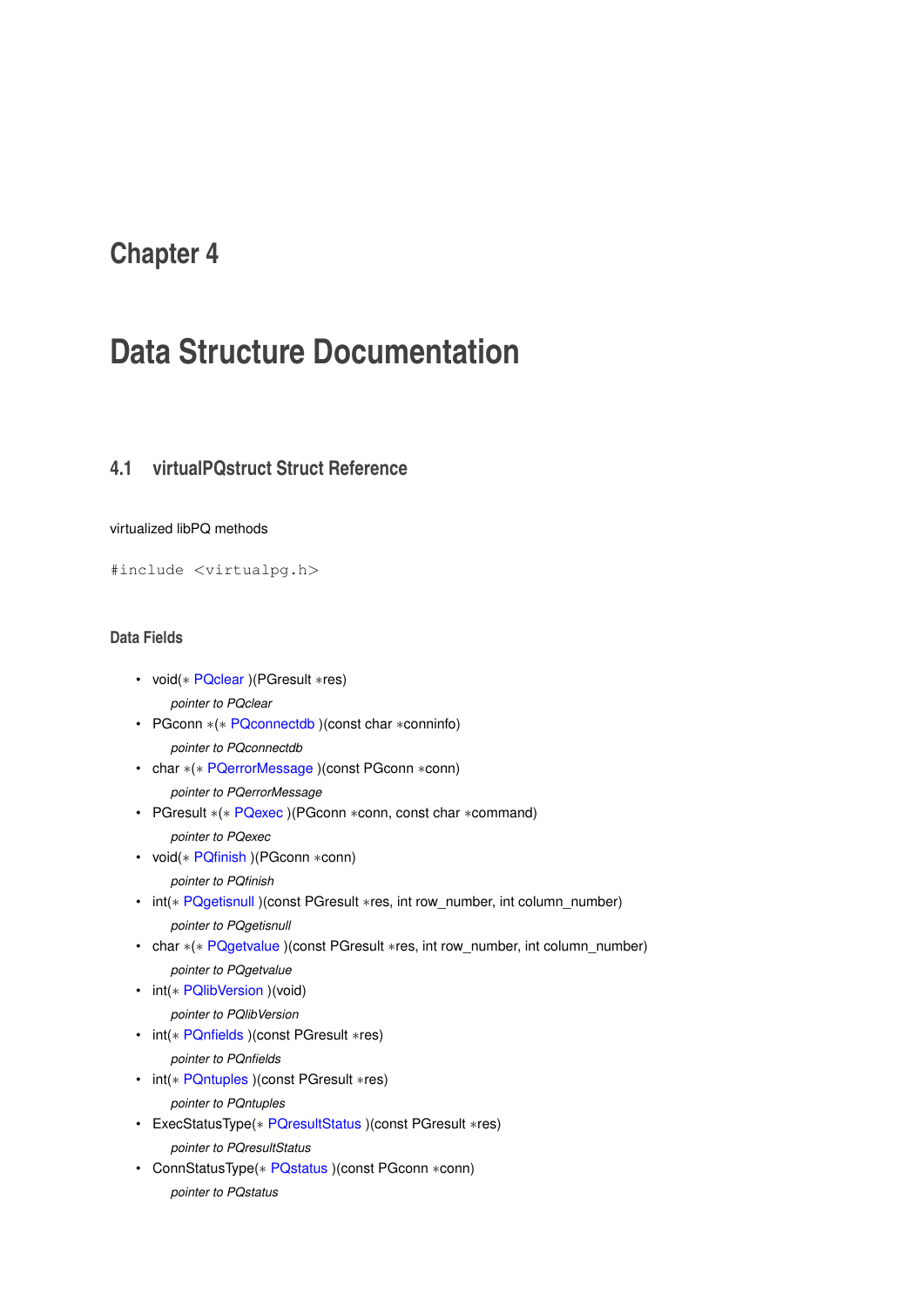### <span id="page-11-0"></span>**4.1.1 Detailed Description**

virtualized libPQ methods

**See also**

[virtualPQptr](#page-13-3)

The documentation for this struct was generated from the following file:

• [virtualpg.h](#page-12-1)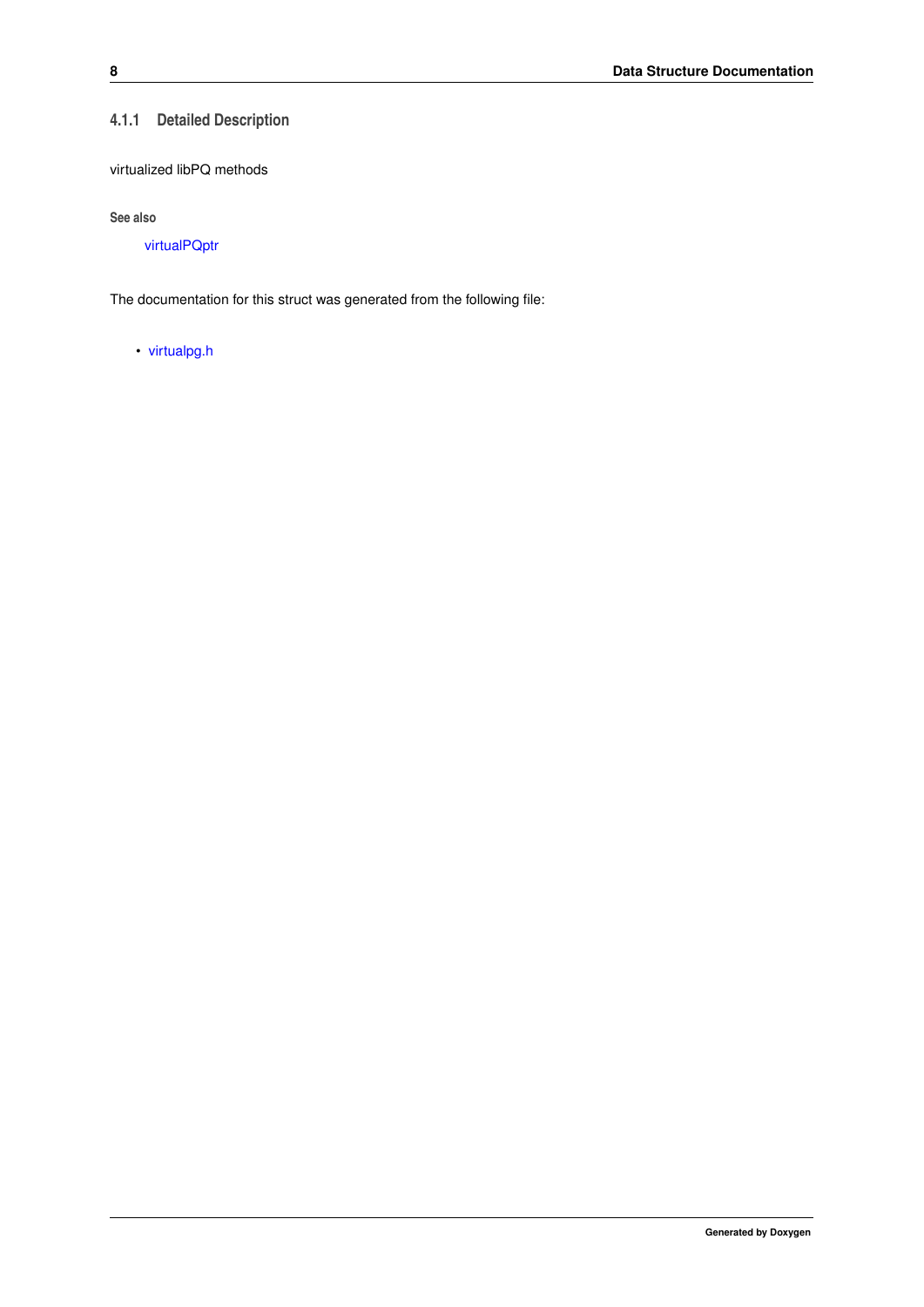# <span id="page-12-2"></span><span id="page-12-0"></span>**File Documentation**

## <span id="page-12-1"></span>**5.1 virtualpg.h File Reference**

Function declarations and constants for VirtualPG library.

#include <libpq-fe.h> Include dependency graph for virtualpg.h:



**Data Structures**

• struct [virtualPQstruct](#page-10-1)

*virtualized libPQ methods*

### **Typedefs**

- typedef struct [virtualPQstruct](#page-10-1) [virtualPQ](#page-13-4) *virtualized libPQ methods*
- typedef [virtualPQ](#page-13-4) ∗ [virtualPQptr](#page-13-3) *Typedef for virtual libPQ structure.*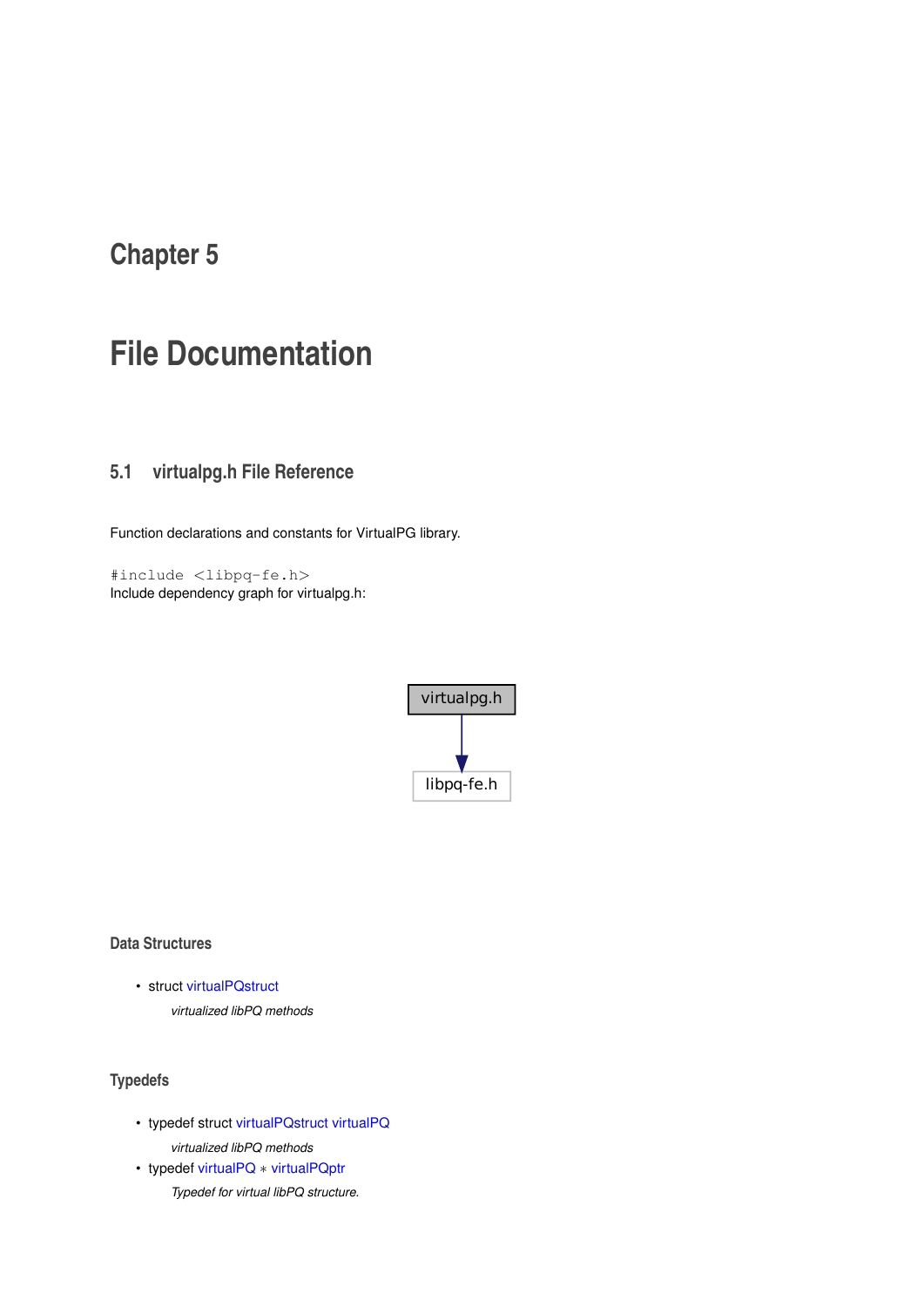### <span id="page-13-17"></span>**Functions**

- <span id="page-13-5"></span>• VIRTUALPG\_DECLARE void [vpgPQclear](#page-13-5) (PGresult ∗res) *virtual implementation for LibPQ - PQclear*
- <span id="page-13-6"></span>• VIRTUALPG\_DECLARE PGconn ∗ [vpgPQconnectdb](#page-13-6) (const char ∗conninfo) *virtual implementation for LibPQ - PQconnectdb*
- <span id="page-13-7"></span>• VIRTUALPG\_DECLARE char ∗ [vpgPQerrorMessage](#page-13-7) (const PGconn ∗conn) *virtual implementation for LibPQ - PQerrorMessage*
- <span id="page-13-8"></span>• VIRTUALPG\_DECLARE PGresult ∗ [vpgPQexec](#page-13-8) (PGconn ∗conn, const char ∗command) *virtual implementation for LibPQ - PQexec*
- <span id="page-13-9"></span>• VIRTUALPG\_DECLARE void [vpgPQfinish](#page-13-9) (PGconn ∗conn) *virtual implementation for LibPQ - PQfinish*
- <span id="page-13-10"></span>• VIRTUALPG\_DECLARE int [vpgPQgetisnull](#page-13-10) (const PGresult ∗res, int row\_number, int column\_number) *virtual implementation for LibPQ - PQgetisnull*
- <span id="page-13-11"></span>• VIRTUALPG\_DECLARE char ∗ [vpgPQgetvalue](#page-13-11) (const PGresult ∗res, int row\_number, int column\_number) *virtual implementation for LibPQ - PQgetvalue*
- <span id="page-13-12"></span>• VIRTUALPG DECLARE int [vpgPQlibVersion](#page-13-12) (void) *virtual implementation for LibPQ - PQlibVersion*
- <span id="page-13-13"></span>• VIRTUALPG\_DECLARE int [vpgPQnfields](#page-13-13) (const PGresult ∗res) *virtual implementation for LibPQ - PQnfields*
- <span id="page-13-14"></span>• VIRTUALPG\_DECLARE int [vpgPQntuples](#page-13-14) (const PGresult ∗res) *virtual implementation for LibPQ - PQntuples*
- <span id="page-13-15"></span>• VIRTUALPG\_DECLARE ExecStatusType [vpgPQresultStatus](#page-13-15) (const PGresult ∗res) *virtual implementation for LibPQ - PQresultStatus*
- <span id="page-13-16"></span>• VIRTUALPG\_DECLARE ConnStatusType [vpgPQstatus](#page-13-16) (const PGconn ∗conn) *virtual implementation for LibPQ - PQstatus*
- VIRTUALPG\_DECLARE const char \* [virtualpg\\_version](#page-14-4) (void) *Return the current library version.*
- VIRTUALPG\_DECLARE int [virtualpg\\_extension\\_init](#page-14-5) (sqlite3 ∗db\_handle, [virtualPQptr](#page-13-3) virtual\_api) *Initializes libvirtualpg as an extension to SQLite.*

### <span id="page-13-0"></span>**5.1.1 Detailed Description**

Function declarations and constants for VirtualPG library.

### <span id="page-13-4"></span><span id="page-13-1"></span>**5.1.2 Typedef Documentation**

### <span id="page-13-2"></span>**5.1.2.1 virtualPQ**

typedef struct [virtualPQstruct](#page-10-1) [virtualPQ](#page-13-4)

virtualized libPQ methods

**See also**

<span id="page-13-3"></span>[virtualPQptr](#page-13-3)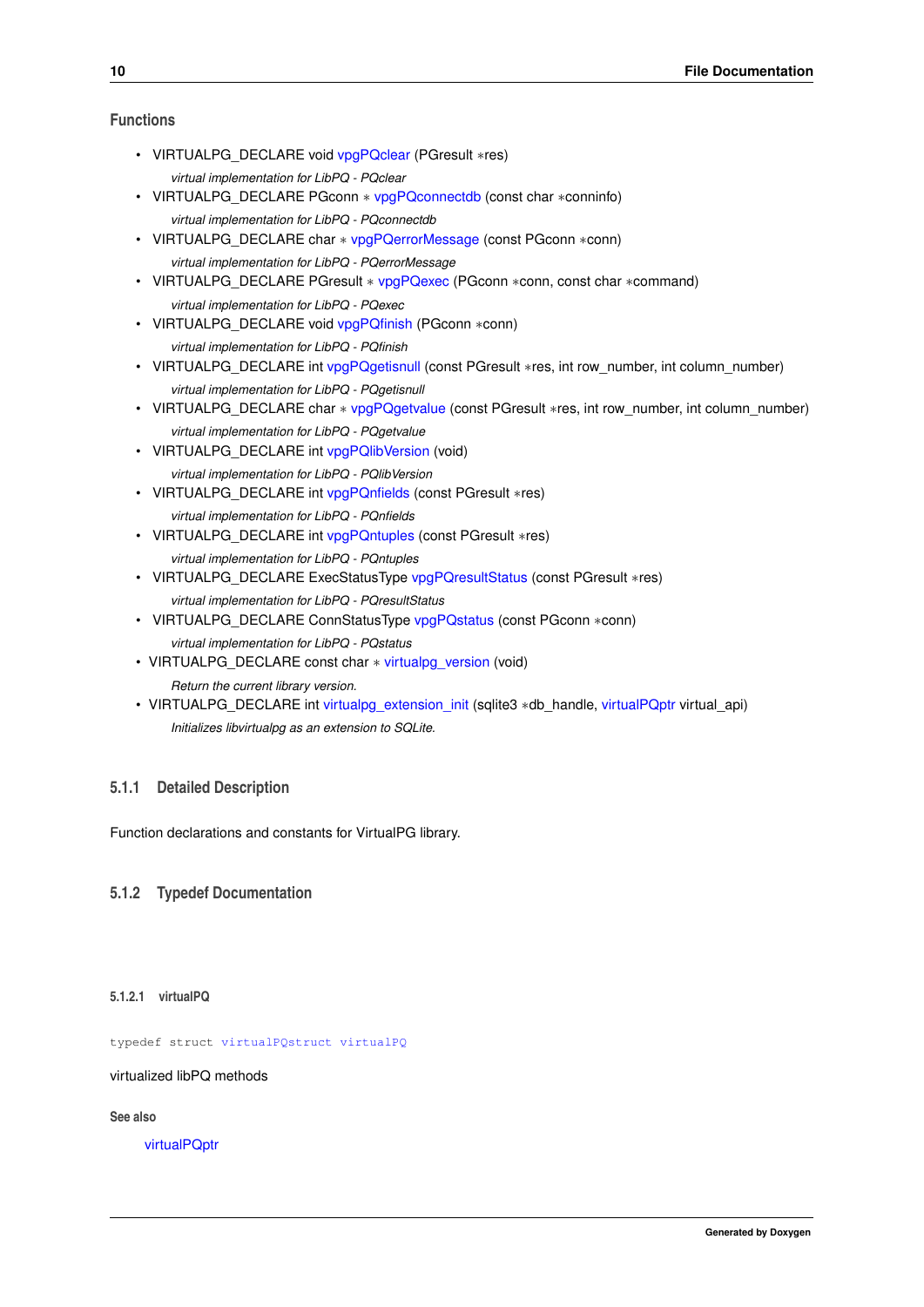### <span id="page-14-6"></span><span id="page-14-0"></span>**5.1.2.2 virtualPQptr**

typedef [virtualPQ](#page-13-4)∗ [virtualPQptr](#page-13-3)

Typedef for virtual libPQ structure.

**See also**

[virtualPQ](#page-13-4)

### <span id="page-14-5"></span><span id="page-14-1"></span>**5.1.3 Function Documentation**

### <span id="page-14-2"></span>**5.1.3.1 virtualpg\_extension\_init()**

```
VIRTUALPG_DECLARE int virtualpg_extension_init (
          sqlite3 ∗ db_handle,
          virtualPQptr virtual_api )
```
### Initializes libvirtualpg as an extension to SQLite.

#### **Parameters**

| $\mid$ db_handle $\mid$ pointer to the current DB connection. |
|---------------------------------------------------------------|
| virtual_api   pointer to a virtualPQ struct.                  |

#### **Returns**

<span id="page-14-4"></span>SQLITE\_OK will be returned on success, otherwise any appropriate error code on failure.

<span id="page-14-3"></span>**5.1.3.2 virtualpg\_version()**

VIRTUALPG\_DECLARE const char∗ virtualpg\_version ( void )

### Return the current library version.

**Returns**

the version string.